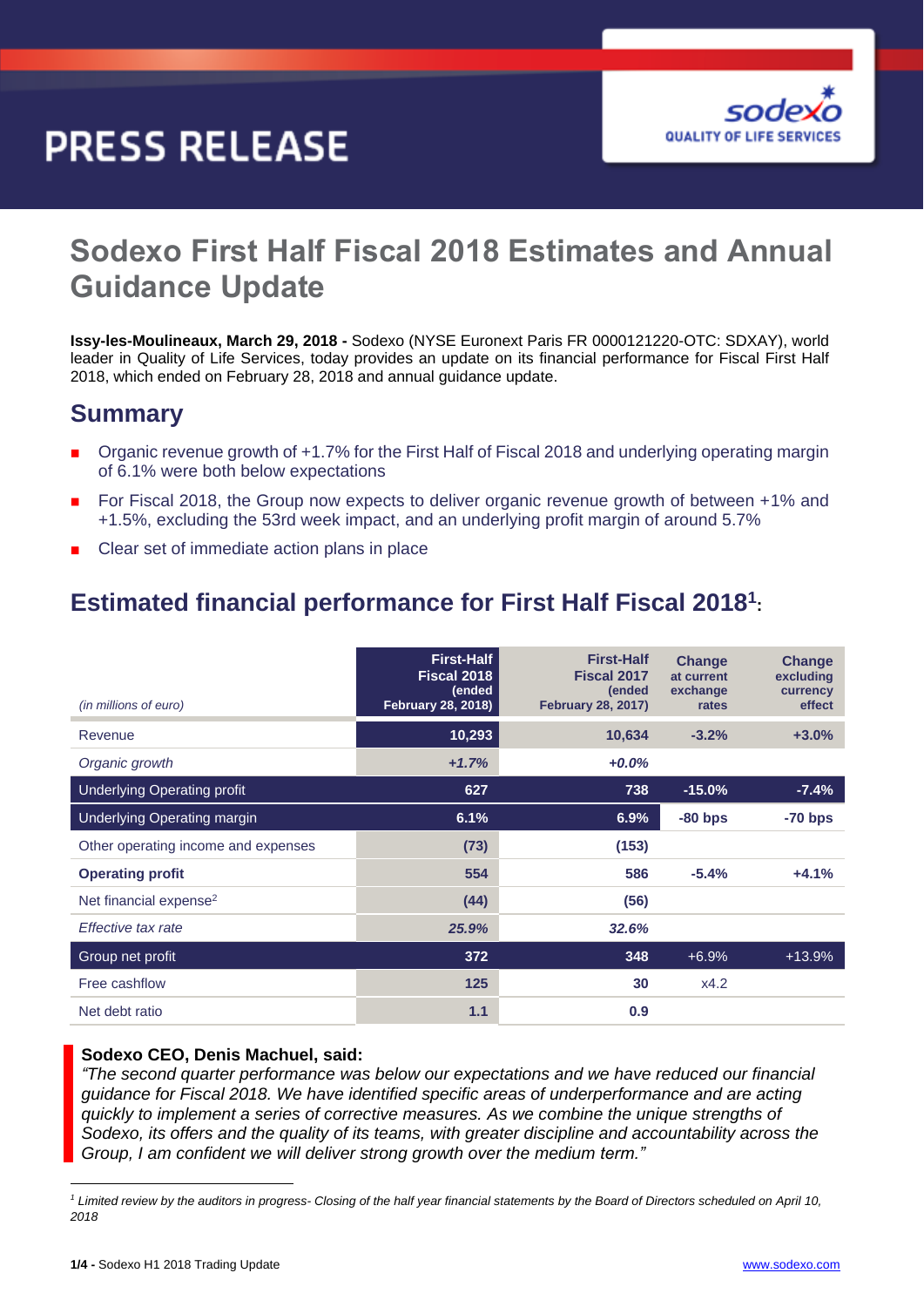

- Since the First Quarter Fiscal 2018 trading update on January 11, 2018, the Group has delivered year-on-year revenue growth and profitability below management expectations. This has resulted in First Half Fiscal 2018 Revenues of 10.3 billion euro, down -3.2% on the previous year, including a negative currency impact of -6.2%. Net acquisitions contributed +1.3%. Organic growth in the first half was +1.7%, or +1.9% excluding a 1-day calendar effect linked to the change to monthly accounting in North America.
- At constant exchange rates, underlying operating profit decreased by -7.4% and the margin decreased by 70 basis points. Accordingly, the Group is issuing revised guidance for full year Fiscal 2018 of organic revenue growth of between +1% and +1.5%, and an underlying profit margin of around 5.7%. Net profit was up +6.9%, or +13.9% excluding currency effects, at 372 million euro, benefiting from lower exceptional charges than the previous year and a significant reduction in the tax charge.
- Revenue performance in the second quarter was in line with first quarter, excluding the calendar effect in North America. As anticipated, revenues in North America were down in Health Care and Education, with a slight deterioration in the second quarter. Outside North America, Onsite revenue growth remained solid at +4.4%. Within that perimeter, Europe is more mixed, but the developing economies are continuing to grow strongly and there is a solid contribution from contract ramp-ups.
- Underlying operating profit has been impacted by the following factors:
	- Planned measures to increase efficiencies and improve margins in North America have not yet delivered. As a result, margins in Education and Health Care, in particular, were negatively impacted.
	- Elsewhere, a small number of significant contracts have not yet ramped up to the expected levels of profitability.
- Going forward, it is expected that the combination of continuing decline of our revenues in North America in the second half, albeit at a lower rate than in the first half, and a slower than anticipated conversion of pipeline opportunities into new contract wins, will weigh on the top line growth and on our margins in the second half.
- The senior management team has developed both immediate and medium-term action plans to address these issues and to improve performance across the business. At the same time, we will continue to make investments to ensure the Group is well positioned to return to attractive levels of sustainable growth.

In the immediate term we are implementing a series of initiatives to increase contributions from underperforming contracts, enhance labor productivity through demand-based scheduling, control spend more strictly, and improve process and procurement compliance.

Furthermore, the leadership team is strengthening Sodexo's culture of performance with more discipline, rigor and accountability, while maintaining its entrepreneurial spirit. A deep review of our cost base is in process and will be rolled out across the Group.

All these measures are intended to deliver further sustainable cost savings which will be redeployed to improve competitiveness and to continue to invest in digital, IT, marketing and sales to enhance top-line growth.

 At the same time the Group continues to generate substantial free cash flow and the balance sheet remains strong with a net debt ratio of 1.1x. Targeted investment in our existing businesses,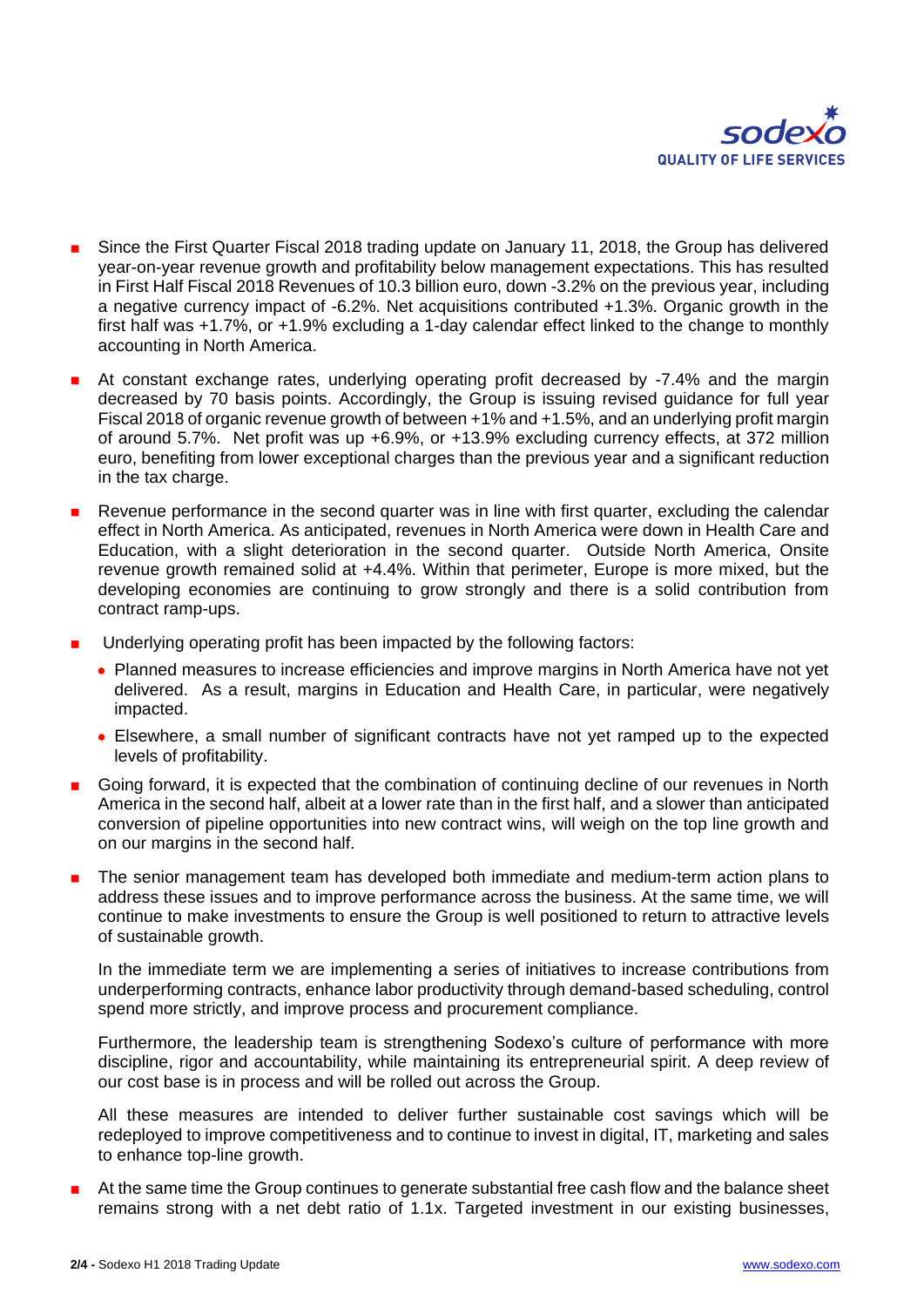

partnerships and acquisitions will continue to drive both growth and operational leverage over the medium term.

# **Conference Call**

**Sodexo will hold a conference call (in English) today at 8:30 a.m. (Paris time), 7:30 a.m. (London time)** to comment on this release. Those who wish to connect from the UK may dial **+44 (0) 330 336 9411** or from France **+01 76 77 22 57**, followed by the passcode **890 30 84**.

The **press release and webcast will be available on the Group website [www.sodexo.com](http://www.sodexo.com/)** in both the "Latest News" section and the "Finance - Financial Results" section.

### **Financial calendar**

| 1st half results - Fiscal 2018    | April 12, 2018    |
|-----------------------------------|-------------------|
| Nine month revenues - Fiscal 2018 | July 5, 2018      |
| Capital Markets Day               | September 6, 2018 |
| Annual results - Fiscal 2018      | November 8, 2018  |
| Annual Shareholders' Meeting 2019 | January 22, 2019  |

#### **About Sodexo**

Founded in Marseille in 1966 by Pierre Bellon, Sodexo is the global leader in services that improve Quality of Life, an essential factor in individual and organizational performance. Operating in 80 countries, Sodexo serves 100 million consumers each day through its unique combination of On-site Services, Benefits and Rewards Services and Personal and Home Services. Through its more than 100 services, Sodexo provides clients an integrated offering developed over 50 years of experience: from food services, reception, maintenance and cleaning, to facilities and equipment management; from services and programs fostering employees' engagement to solutions that simplify and optimize their mobility and expenses management, to in-home assistance, child care centers and concierge services. Sodexo's success and performance are founded on its independence, its sustainable business model and its ability to continuously develop and engage its 427,000 employees throughout the world.

Sodexo is included in the CAC 40 and DJSI indices.

**Key figures** (as of August 31, 2017) **20.7 billion** euro in consolidated revenues

**427,000** employees

**19th** largest employer worldwide **80** countries

**100 million** consumers served daily **14.6 billion** euro in market capitalization (as of March 28, 2018)

#### **Contacts**

| <b>Analysts and Investors</b>                                                    | <b>Media</b>                                                             |  |
|----------------------------------------------------------------------------------|--------------------------------------------------------------------------|--|
| <b>Virginia JEANSON</b><br>Tel: +33 1 57 75 80 56<br>virginia.jeanson@sodexo.com | <b>Laura SCHALK</b><br>Tel: +33 1 57 75 85 69<br>laura.schalk@sodexo.com |  |